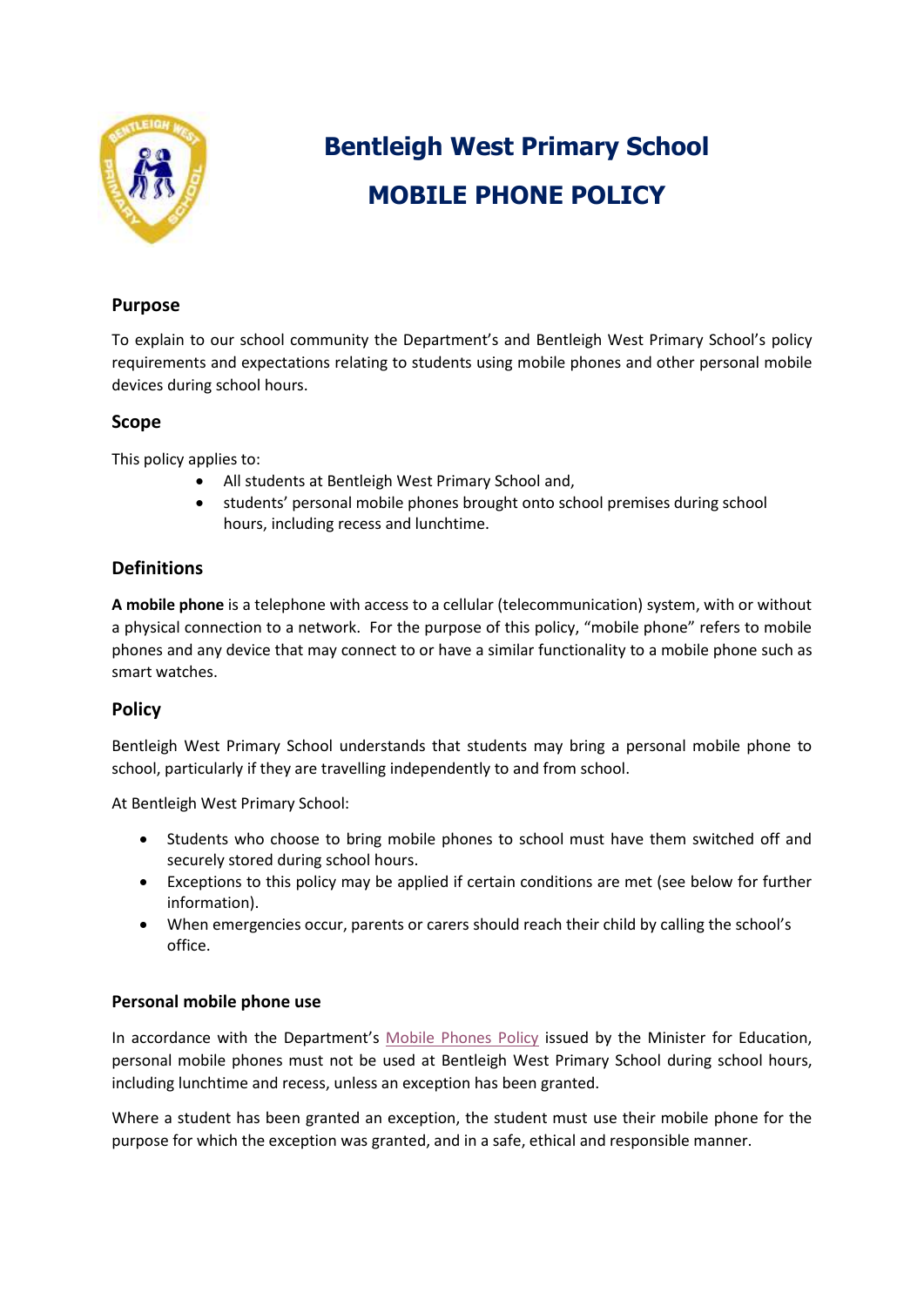#### **Secure storage**

Mobile phones owned by students at Bentleigh West Primary School are considered valuable items and are brought to school at the owner's (student's or parent/carer's) risk. Students are encouraged not to bring a mobile phone to school unless there is a compelling reason to do so. Please note that Bentleigh West Primary School does not have accident insurance for accidental property damage or theft. Students and their parents/carers are encouraged to obtain appropriate insurance for valuable items. Refer to the Department's [Personal Goods](https://www.education.vic.gov.au/school/principals/spag/governance/pages/personalgoods.aspx) policy.

Where students bring a mobile phone to school, Bentleigh West Primary School will provide secure storage. Secure storage is storage that cannot be readily accessed by those without permission to do so.

# **At Bentleigh West Primary School students are required to hand their phones in at the office where they will be stored in a lockable safe during school hours.**

#### **Enforcement**

Students who use their personal mobile phones inappropriately at Bentleigh West Primary School may be issued with consequences consistent with our school's existing student engagement policy [Student](https://www.bentleighwestps.vic.edu.au/our-policies)  [Wellbeing and Engagement Policy 2018;](https://www.bentleighwestps.vic.edu.au/our-policies)

At Bentleigh West Primary School inappropriate use of mobile phones is **any use during school hours**, unless an exception has been granted, and particularly use of a mobile phone:

- in any way that disrupts the learning of others
- to send inappropriate, harassing or threatening messages or phone calls
- to engage in inappropriate social media use including cyber bullying
- to capture video or images of people, including students, teachers and members of the school community without their permission
- to capture video or images in the school toilets, at swimming lessons or any other school activity
- during tests and assessments

#### **Exceptions**

Exceptions to the policy:

- may be applied during school hours if certain conditions are met, specifically,
	- o Health and wellbeing-related exceptions; and
	- o Exceptions related to managing risk when students are offsite.
- can be granted by the principal, or by the teacher for that class, in accordance with the Department's [Mobile Phones Policy.](https://www.education.vic.gov.au/school/principals/spag/safety/Pages/mobilephones.aspx)

#### **Camps, excursions and extracurricular activities**

Bentleigh West Primary School will provide students and their parents and carers with information about items that can or cannot be brought to camps, excursions, special activities and events, including personal mobile phones.

#### **Exclusions**

Out-of-school-hours events